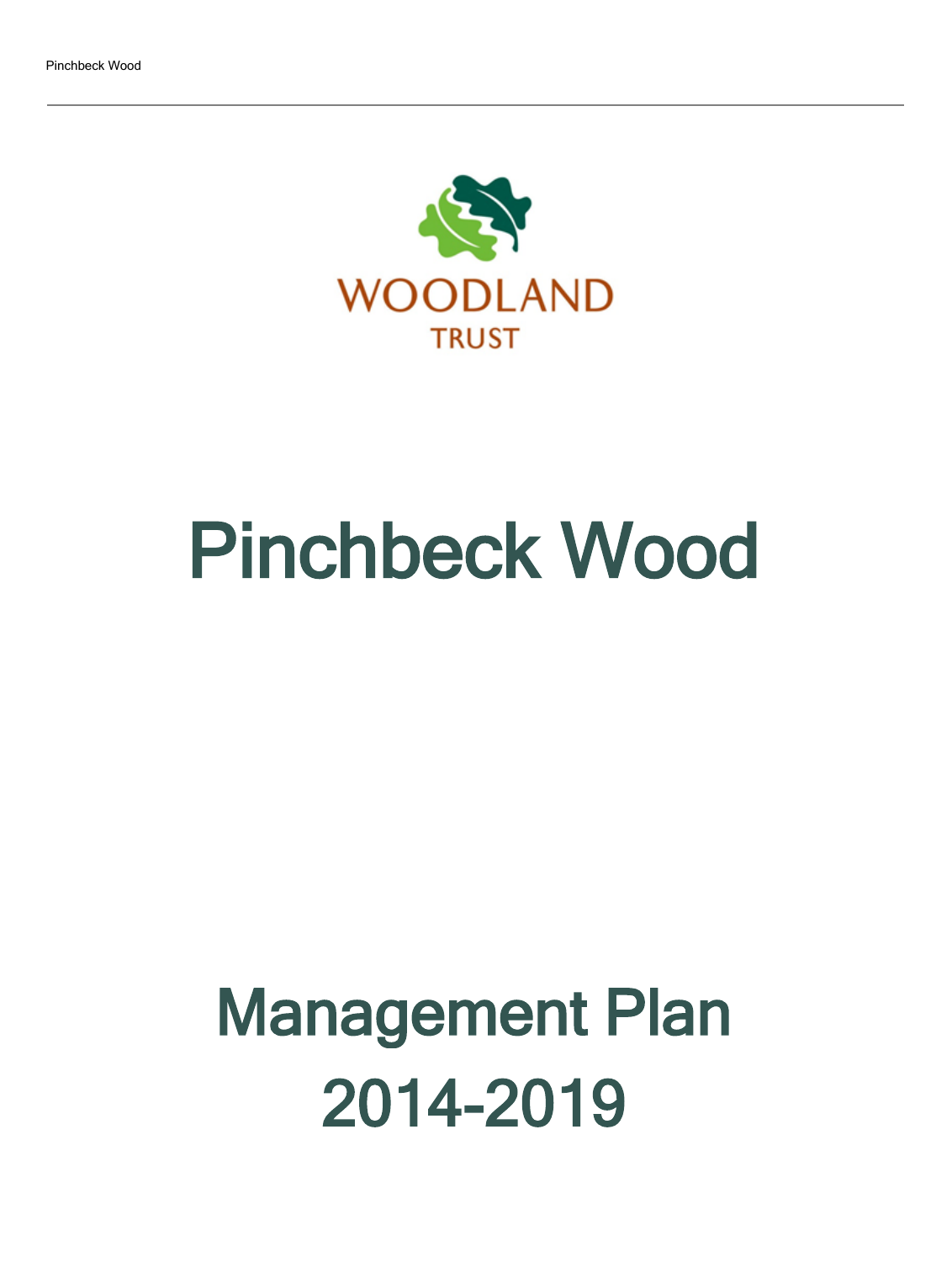### MANAGEMENT PLAN - CONTENTS PAGE

ITEM Page No.

Introduction

Plan review and updating

#### Woodland Management Approach

**Summary** 

- 1.0 Site details
- 2.0 Site description
	- 2.1 Summary Description
	- 2.2 Extended Description
- 3.0 Public access information
	- 3.1 Getting there
	- 3.2 Access / Walks
- 4.0 Long term policy
- 5.0 Key Features
	- 5.1 Informal Public Access
	- 5.2 Secondary Woodland
- 6.0 Work Programme
- Appendix 1: Compartment descriptions
- Appendix 2: Harvesting operations (20 years)

**Glossary** 

## MAPS

Access Conservation Features Management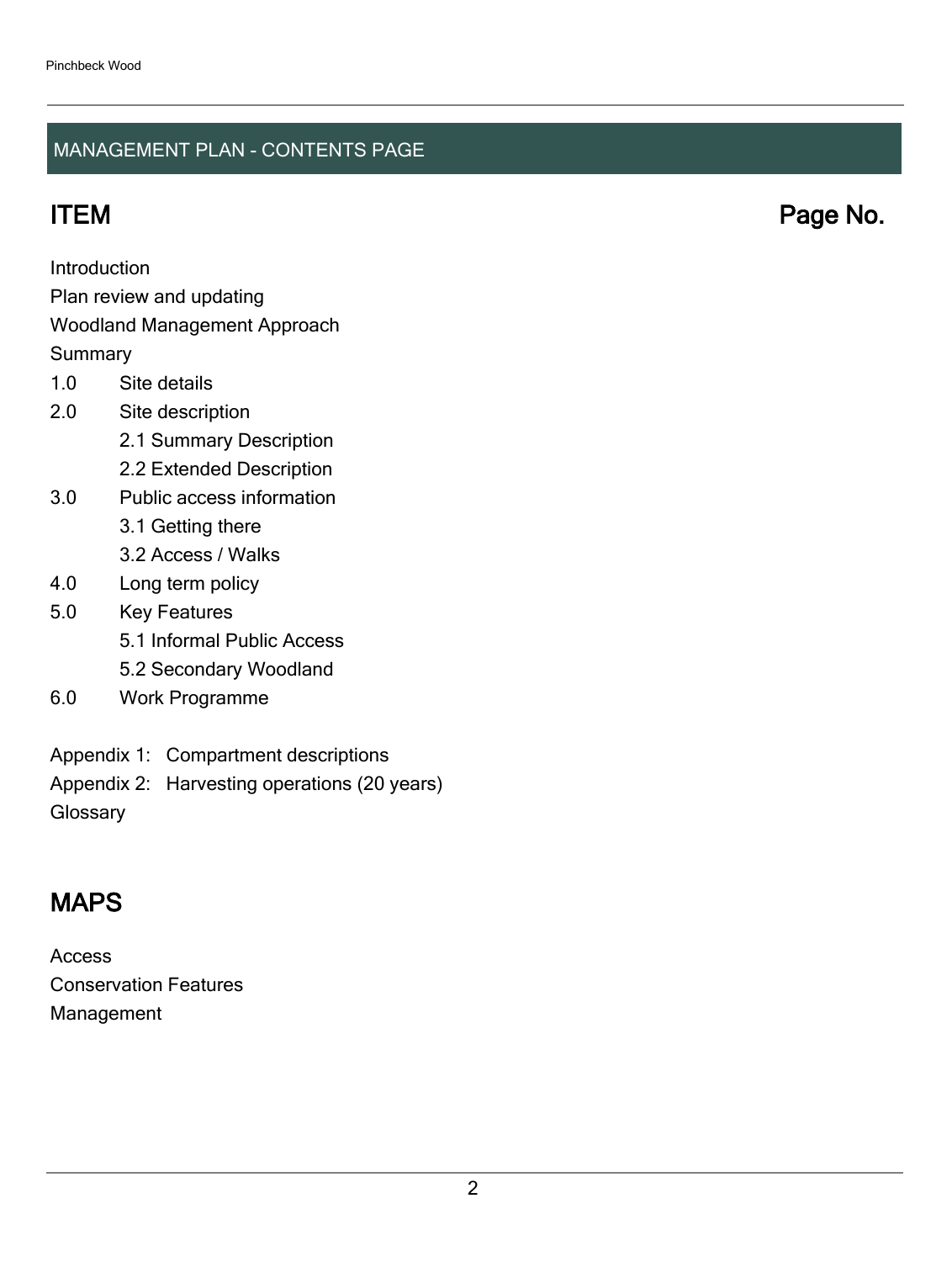## THE WOODLAND TRUST

## INTRODUCTION

The Trust's corporate aims and management approach guide the management of all the Trust's properties, and are described on Page 4. These determine basic management policies and methods, which apply to all sites unless specifically stated otherwise. Such policies include free public access; keeping local people informed of major proposed work; the retention of old trees and dead wood; and a desire for management to be as unobtrusive as possible. The Trust also has available Policy Statements covering a variety of woodland management issues.

The Trust's management plans are based on the identification of Key Features for the site and setting objectives for their management. A monitoring programme (not included in this plan) ensures that these objectives are met and any necessary management works are carried out.

Any legally confidential or sensitive species information about this site is not included in this version of the plan.

## PLAN REVIEW AND UPDATING

The information presented in this Management plan is held in a database which is continuously being amended and updated on our website. Consequently this printed version may quickly become out of date, particularly in relation to the planned work programme and on-going monitoring observations. Please either consult The Woodland Trust website [www.woodlandtrust.org.uk](http://www.woodlandtrust.org.uk/) or contact the Woodland Trust [\(wopsmail@woodlandtrust.org.uk](mailto:wopsmail@woodlandtrust.org.uk)) to confirm

details of the current management programme.

There is a formal review of this plan every 5 years and a summary of monitoring results can be obtained on request.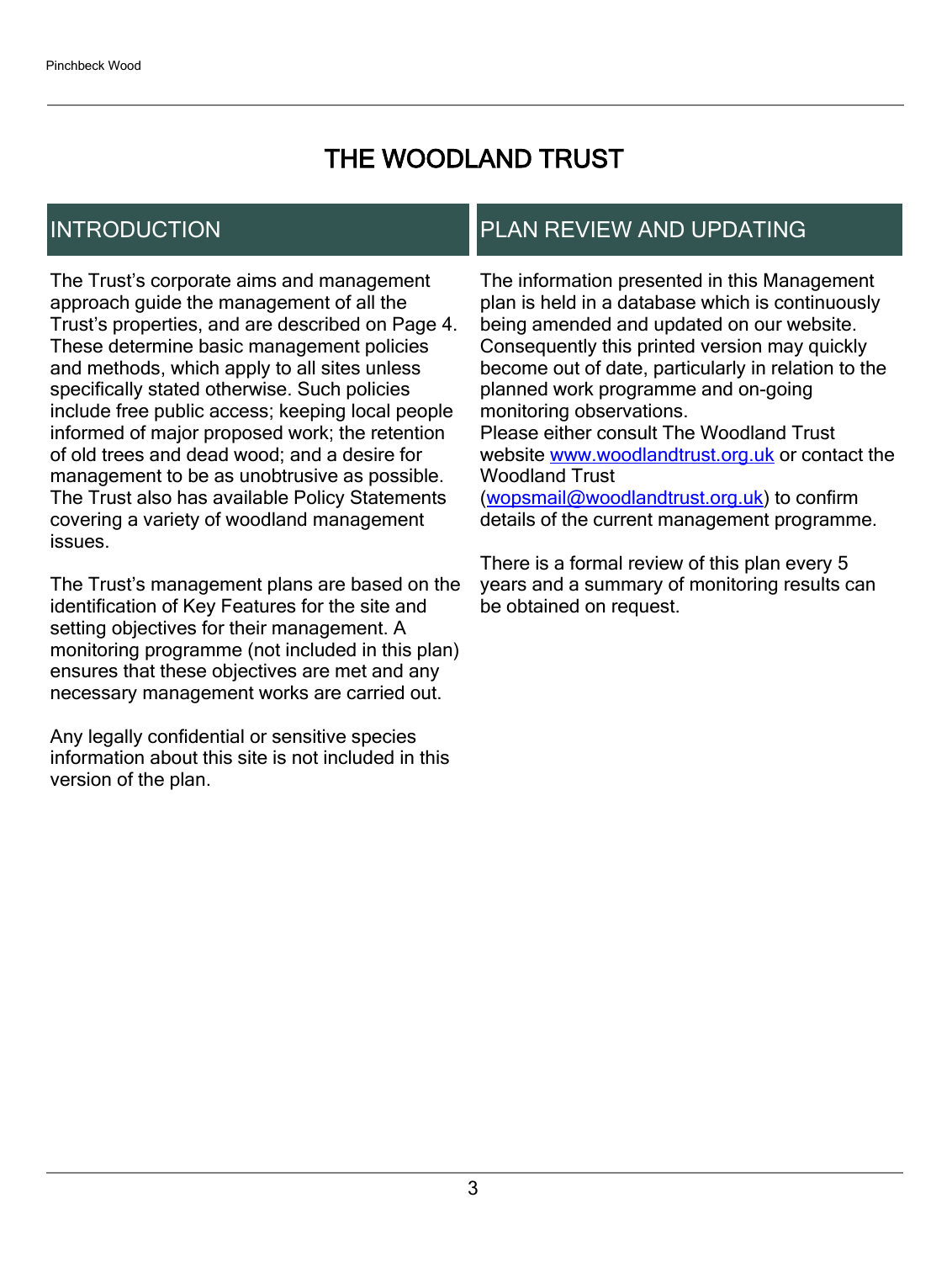## WOODLAND MANAGEMENT APPROACH

The management of our woods is based on our charitable purposes, and is therefore focused on improving woodland biodiversity and increasing peoples' understanding and enjoyment of woodland. Our strategic aims are to:

- Protect native woods, trees and their wildlife for the future
- Work with others to create more native woodlands and places rich in trees
- Inspire everyone to enjoy and value woods and trees

All our sites have a management plan which is freely accessible via our website [www.woodlandtrust.org.uk.](http://www.woodlandtrust.org.uk/) Our woods are managed to the UK Woodland Assurance Standard (UKWAS) and are certified with the Forest Stewardship Council® (FSC®) under licence FSC-C009406 and through independent audit.

In addition to the guidelines below we have specific guidance and policies on issues of woodland management which we review and update from time to time.

We recognise that all woods are different and that the management of our sites should also reflect their local landscape and where appropriate support local projects and initiatives. Guidelines like these provide a necessary overarching framework to guide the management of our sites but such management also requires decisions based on local circumstances and our Site Manager's intimate knowledge of each site.

The following guidelines help to direct our woodland management:

- 1. Our woods are managed to maintain their intrinsic key features of value and to reflect those of the surrounding landscape. We intervene when there is evidence that it is necessary to maintain or improve biodiversity and to further the development of more resilient woods and landscapes.
- 2. We establish new native woodland using both natural regeneration and tree planting, but largely the latter, particularly when there are opportunities for involving people.
- 3. We provide free public access to woods for quiet, informal recreation and our woods are managed to make them accessible, welcoming and safe.
- 4. The long term vision for our non-native plantations on ancient woodland sites is to restore them to predominantly native species composition and semi-natural structure, a vision that equally applies to our secondary woods.
- 5. Existing semi-natural open-ground and freshwater habitats are restored and maintained wherever their management can be sustained and new open ground habitats created where appropriate.
- 6. The heritage and cultural value of sites is taken into account in our management and, in particular, our ancient trees are retained for as long as possible.
- 7. Woods can offer the potential to generate income both from the sustainable harvesting of wood products and the delivery of other services. We will therefore consider the potential to generate income from our estate to help support our aims.
- 8. We work with neighbours, local people, organisations and other stakeholders in developing the management of our woods. We recognise the benefits of local community woodland ownership and management. Where appropriate we allow our woods to be used to support local woodland, conservation, education and access initiatives.
- 9. We use and offer the estate where appropriate, for the purpose of demonstration, evidence gathering and research associated with the conservation, recreational and sustainable management of woodlands. In particular we will develop and maintain a network of long-term monitoring sites across the estate.
- 10 Any activities we undertake will conform to sustainable forest management principles, be appropriate for the site and will be balanced with our primary objectives of enhancing the biodiversity and recreational value of our woods and the wider landscapes.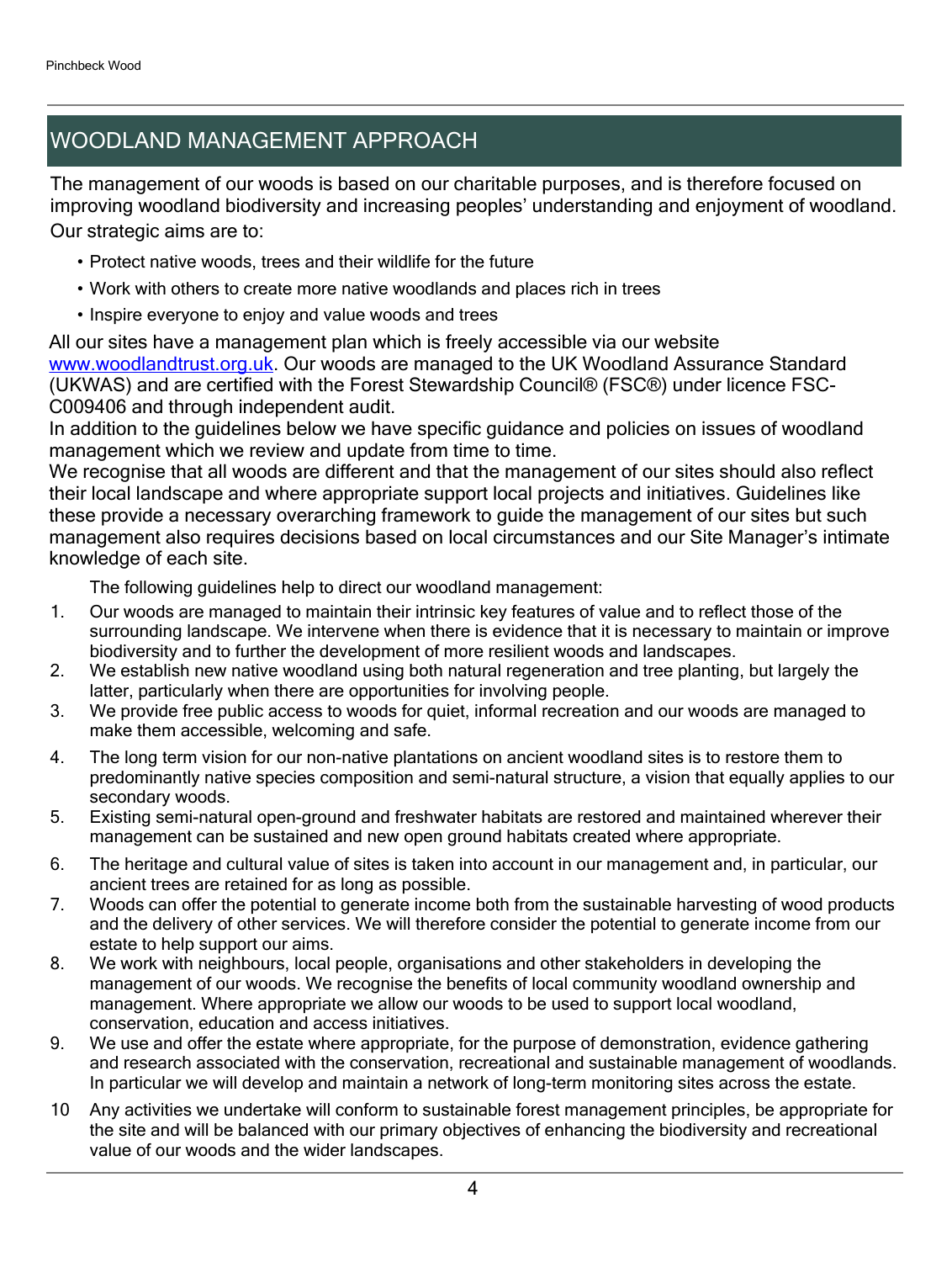## SUMMARY

This public management plan briefly describes the site, specifically mentions information on public access, sets out the long term policy and lists the Key Features which drive management actions. The Key Features are specific to this site - their significance is outlined together with their long (50 year+) and short (5 year) term objectives. The short term objectives are complemented by a detailed Work Programme for the period of this management plan. Detailed compartment descriptions are listed in the appendices which include any major management constraints and designations. A short glossary of technical terms is at the end. The Key Features and general woodland condition of this site are subject to a formal monitoring programme which is maintained in a central database. A summary of monitoring results is available on request.

## 1.0 SITE DETAILS

| Site name:      | <b>Pinchbeck Wood</b>               |
|-----------------|-------------------------------------|
| Location:       | Pinchbeck                           |
| Grid reference: | TF226258, OS 1:50,000 Sheet No. 131 |
| Area:           | 1.28 hectares (3.16 acres)          |
| Designations:   |                                     |

## 2.0 SITE DESCRIPTION

#### 2.1 Summary Description

This is a small wood planted by the local Pinchbeck community in 1999. It is planted with native trees and shrubs and under planted with a sea of daffodils which were out in full bloom on 17 March 2012. This wood is a welcome woodland haven in the flat intensively farmed arable lands of South Lincolnshire and is perfect for short walks, introducing newly mobile toddlers to the wonders of woodland and dog walkers.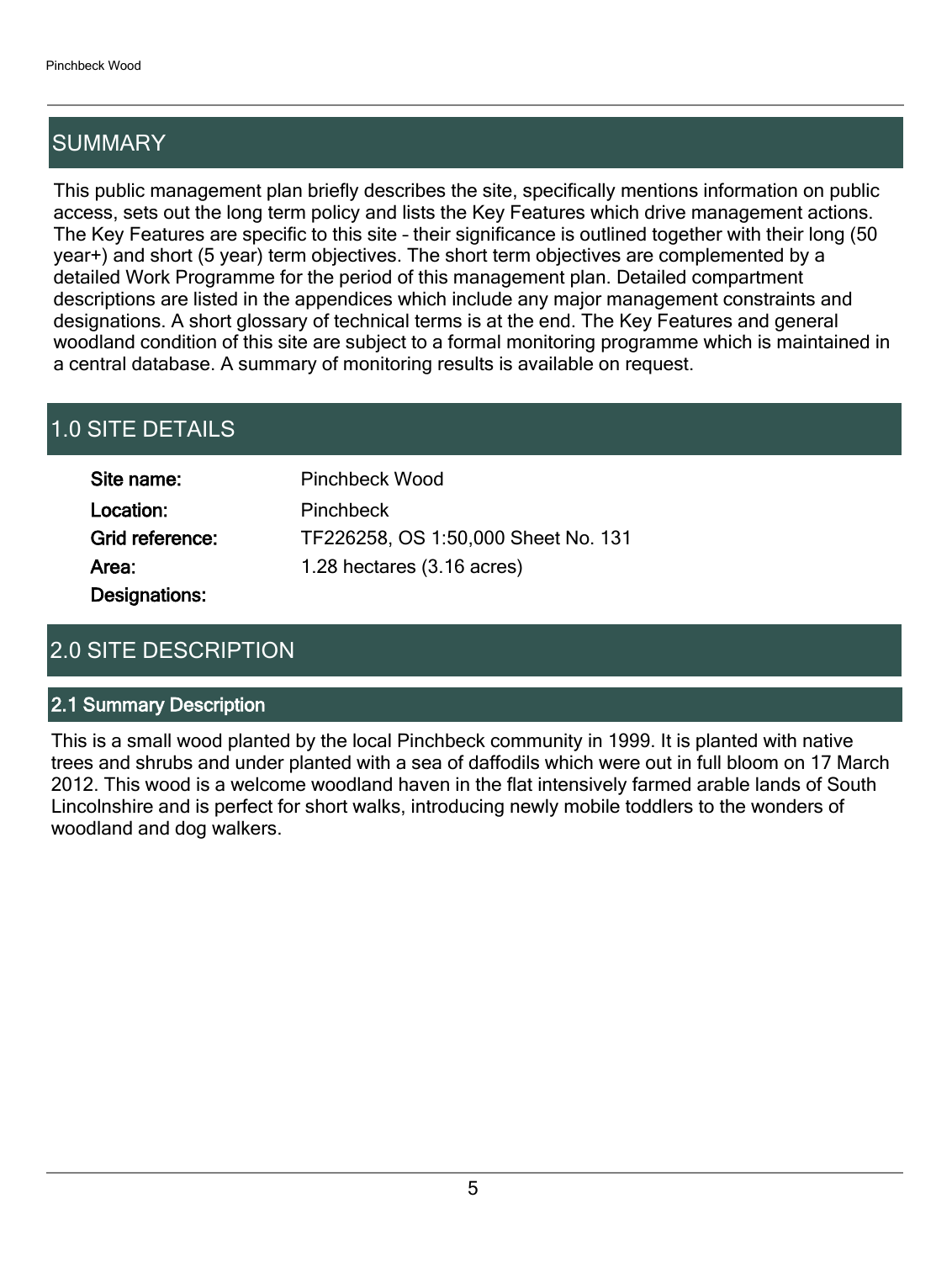#### 2.2 Extended Description

Pinchbeck Wood forms part of the Woodland Trust's 'Woods On Your Doorstep' project, which was supported by the Millennium Commission, and has created 200 new community woods within walking distance of towns and villages. This woodland creation site was made possible by Pinchbeck Parish Council from whom the Trust has taken a long lease of the land, and by the support of the local people of Pinchbeck who helped in the design, naming and planting of the wood.

Pinchbeck Wood lies at the western entrance to the village of Pinchbeck and is the only accessible woodland in the area for several miles . The land is a typically flat, rectangular block of fenland, formerly allotments and in arable rotation prior to planting by the Trust in 1999. The site is quite wet all year round. To the north, the site is bounded by the Graft Drain and the public highway Northgate, and to the south by the highway, Glenside North, which separates the site from the River Glen. On the eastern boundary, the site is separated from the adjoining garden centre by a line of maturing alders, which although outside the site are a feature in the otherwise largely treeless landscape. On the west the wood is bounded by arable ground .

The two access points on the northern and southern boundaries are linked by a grass ride, which also provides the management access. The simplicity of this design reflects the size of the site and the need to plant as much of it as possible to provide the visitor with a genuine woodland experience. It also allows the wood to act as a link between Northgate and Glenside North, providing visitors with a circular walk from the village.

The wood was planted at a public planting event in December 1999 with a mixture of native, broadleaved trees, the main species being Ash and Alder, with downy birch, and a small number of willow species. The site is growing well, with an average top height of about 10 meters in 2014 and closed canopy across the whole planted area.

The key features for this site are:-

- Informal Public Access
- Secondary woodland

### 3.0 PUBLIC ACCESS INFORMATION

3.1 Getting there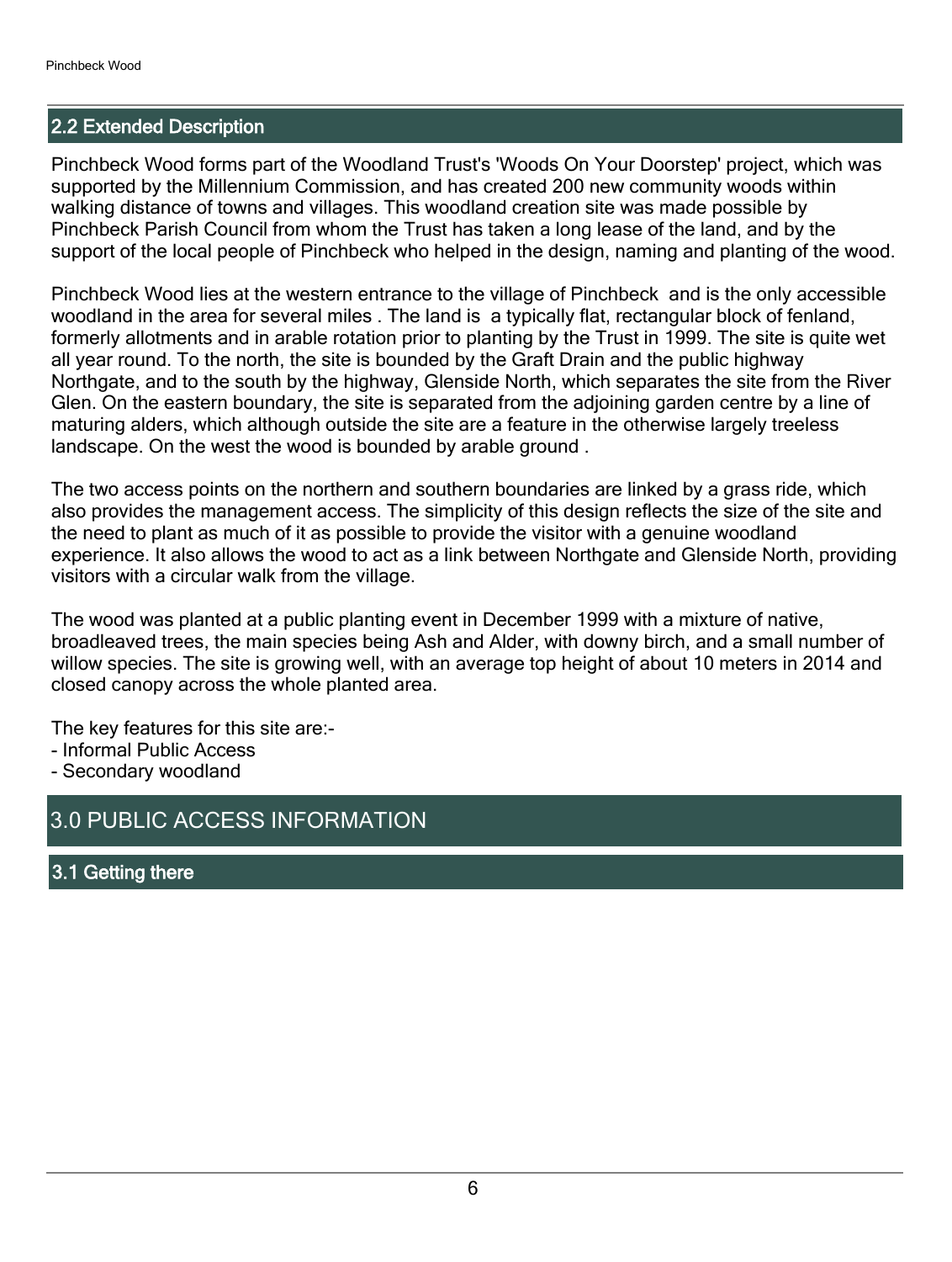The southern boundary adjoins Glenside North [a public highway] and both management and public access into the site are available from this road.

Management and public access are also available via a culvert over the Graft Drain, which separates the northern boundary of the site from the public highway, Northgate.

Both of these entrances are formally fenced and gated with pedestrian squeeze gap access points and welcome signs. Within the site these entrances are linked to each other and the central glade by a mown grass ride. Parking is tricky on the roadside verge on Glenside North which tends to be very soft.

No known bus routes service the immediate area although for the intrepid traveller the village of Pinchbeck is one mile distant and details of bus routes can be found on Traveline..www.traveline.org.uk or alternatively on 0871 200 2233. There are no public facilities in the immediate vicinity

3.2 Access / Walks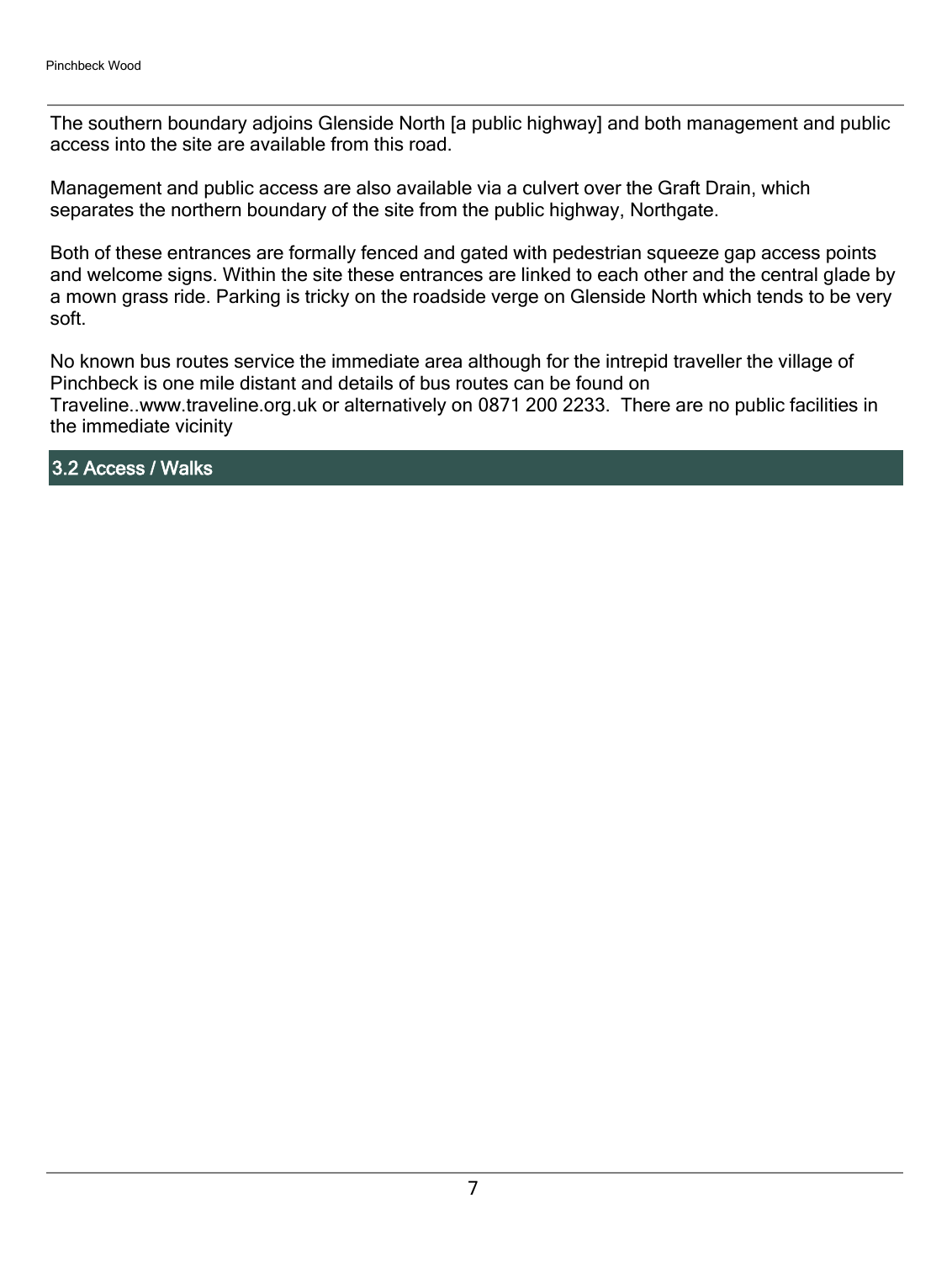## 4.0 LONG TERM POLICY

Fully established native high forest with wet woodland characteristics, comprising of native broadleaved species. Managed to support natural processes, but with open space maintained to allow regular enjoyment by the wider community.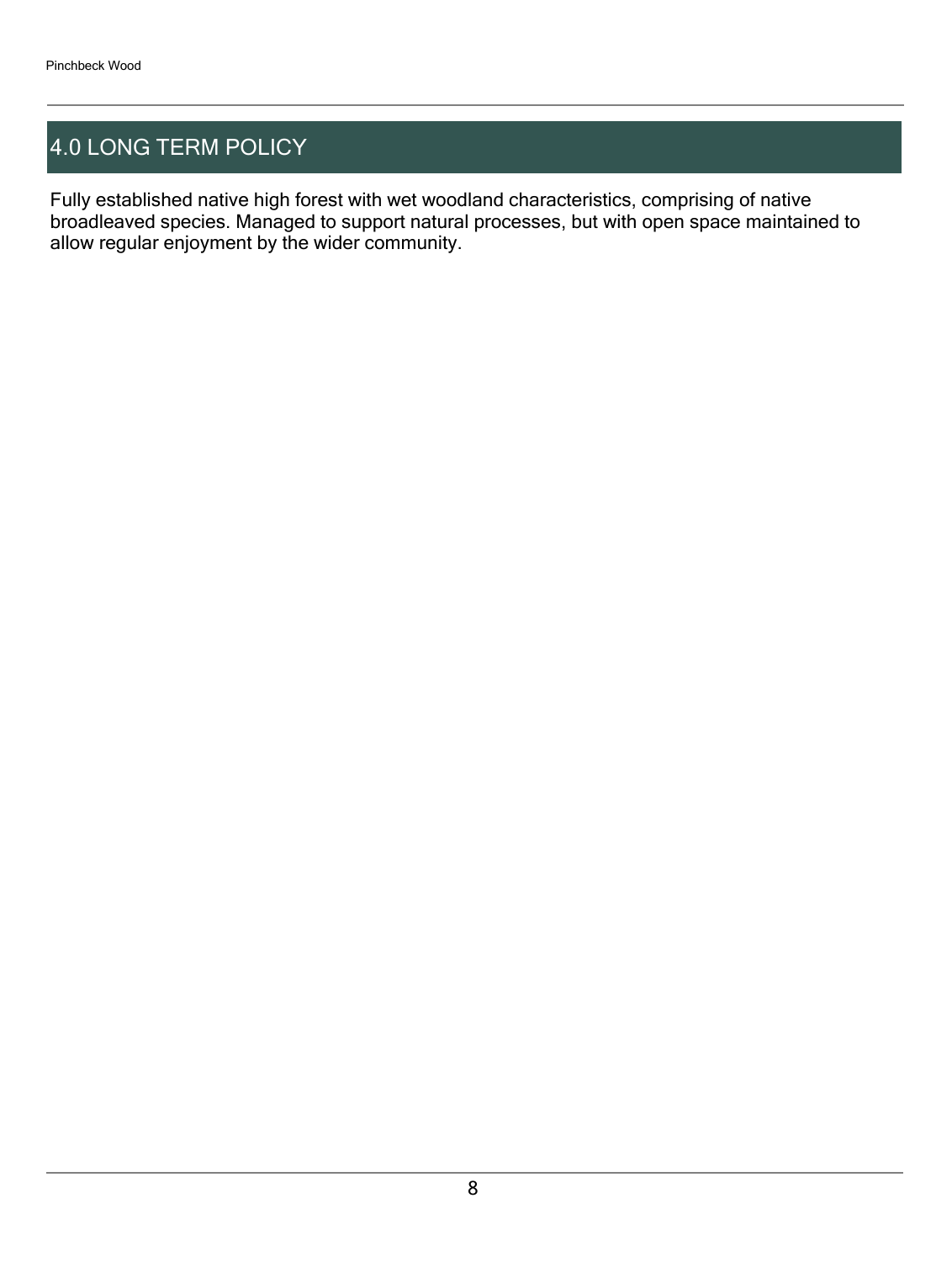## 5.0 KEY FEATURES

The Key Features of the site are identified and described below. They encapsulate what is important about the site. The short and long-term objectives are stated and any management necessary to maintain and improve the Key Feature.

#### 5.1 Informal Public Access

#### **Description**

The main ride that links the two management and pedestrian access points on the northern and southern boundaries also links the two public highways, Glenside North and Northgate. This allows visitors from the village of Pinchbeck to make a circular walk via the wood. A squeeze gap entrance has been erected at each of the two access points with a large 'welcome' sign on each of the two vehicular management gates. The path running along the eastern boundary also serves as buffer for Rose cottage; preventing leaf drop directly onto the glass house roof.

#### **Significance**

This site is held on a long lease from the Parish Council, which together with local interest groups and the local community were instrumental in the securing of the site for woodland creation, the wood's design and its planting. It is important that local people continue to enjoy the wood and be involved in its future care and management as well as for informal recreation for the local community in an otherwise intensively farmed countryside.

#### Opportunities & Constraints

Opportunities:

- Only accessible woodland for several miles
- Strong community ties
- Volunteer warden in post (2012)

Constraints:

- Very small site
- Parking is difficult nearby
- Limited local pull/ draw
- wet site means paths can be very soft & muddy.

#### Factors Causing Change

Excessive woody vegetation growth blocking paths. Increasing canopy shade means to paths are slower to dry out.

#### Long term Objective (50 years+)

Visited regularly and valued by the local community as a place to see wildlife and for quite informal recreation.

Short term management Objectives for the plan period (5 years)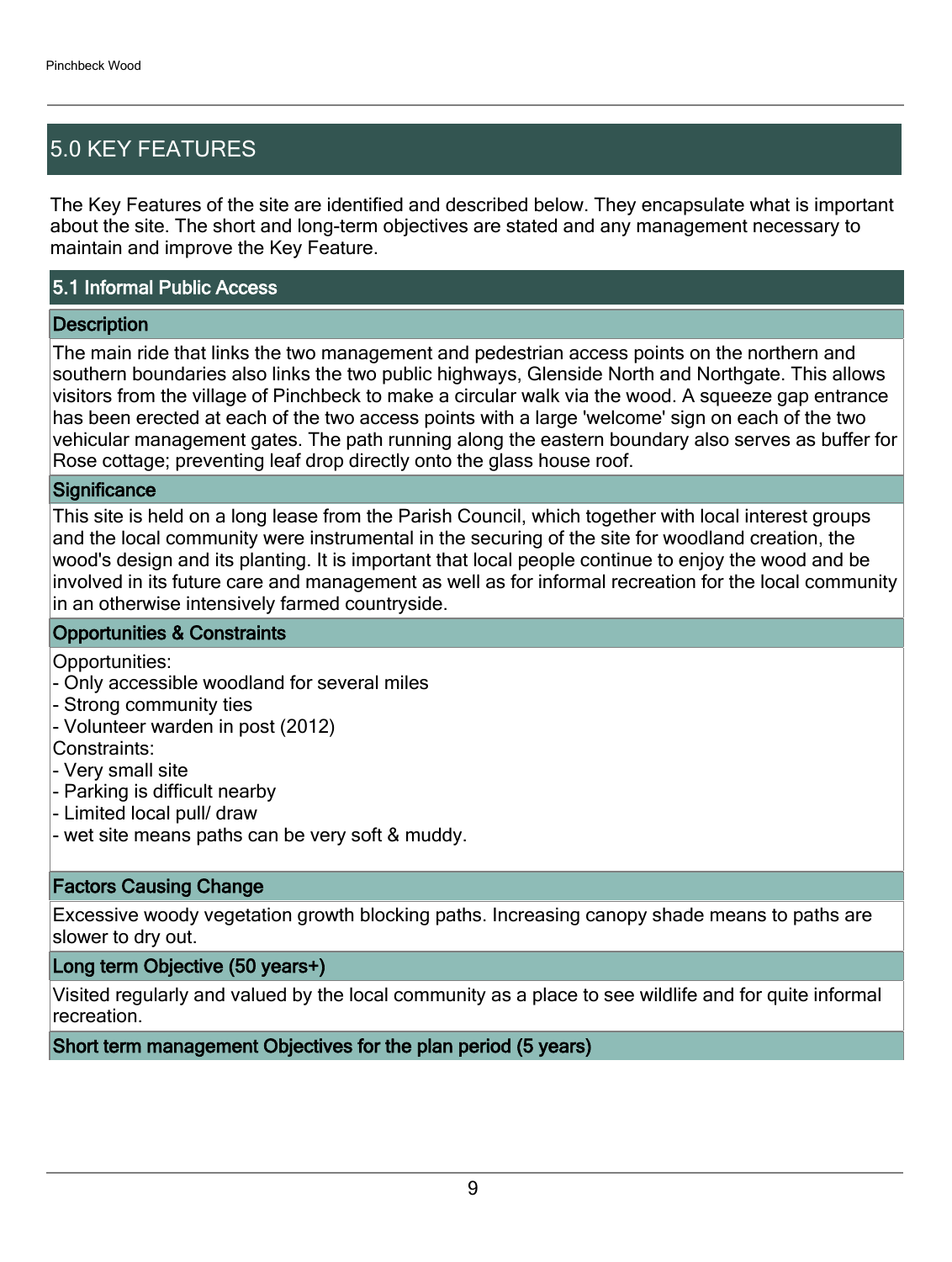Paths cut 3 times during the growing season to a minimum width of 2m. Ride edge cutting to be ordered as required following biennial inspection by site manager. Signs also checked at least every 2 years to ensure they are in good state of repair, easy to read and in line with current WT guidelines. Regular contact with and support for Volunteer warden, who will continue to undertake small scale practical tasks, such as cleaning signs, cutting back individual overhanging vegetation, litter picking, etc. As well as inform the SM of any significant issues to be dealt with as appropriate.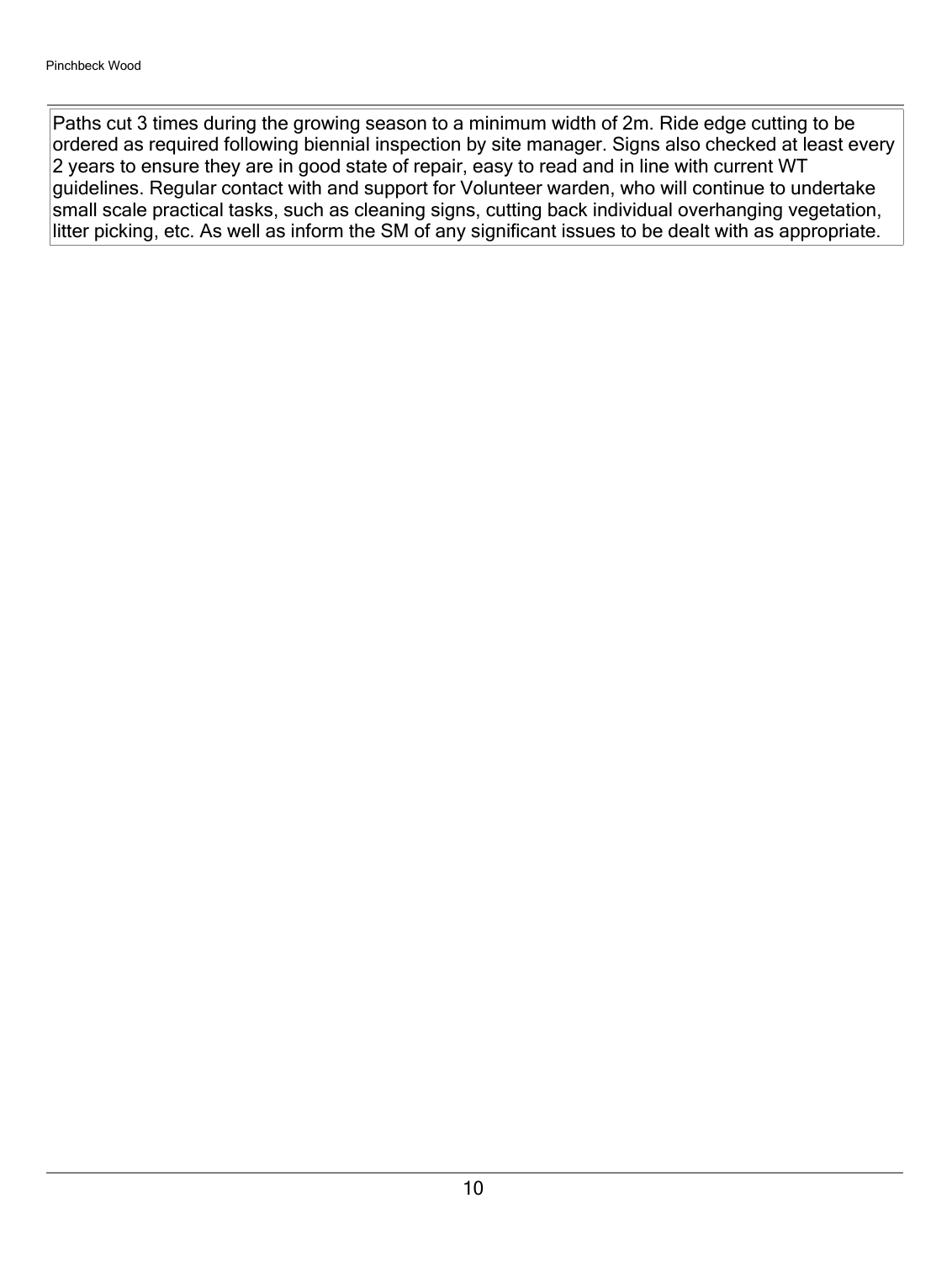#### 5.2 Secondary Woodland

#### **Description**

A native broadleaved woodland has been planted as part of the 'Woods On Your Doorstep' initiative in winter of 1999. Ash and alder are the main species together with a range of shrubs suitable for this fenland site.

#### **Significance**

Woodland is an uncommon feature in this fenland landscape, present only in association with farmsteads and village settlements. This site therefore fits in with this landscape character and in addition, offers a small but significant area of lightly managed semi-natural habitat in an area of otherwise intensively managed arable farmland.

#### Opportunities & Constraints

Opportunities:

- one of very few areas of woodland within several miles.

Constraints:

- very small site

- Isolated "island habitat"

#### Factors Causing Change

Climate change = increase in pests and Diseases (\*Chalara Fraxinea)

vegetation succession

Agricultural leaching and run-off (nutrients, pesticides, weed seeds (invasive species)

#### Long term Objective (50 years+)

Healthy and well established high forest with wet woodland characteristics comprising of native broadleaf species.

#### Short term management Objectives for the plan period (5 years)

Biennial inspection by Site manager to check woodland health. Signs of disease, pests, invasive species, etc. Works to be ordered through observation actions as required. Effects of Chalara likely to be significant on site, but the species mix lends it's self well to a speedy recovery through natural processes without the need for intervention. However this should be monitored to ensure natural regeneration of at least 2 species is taking place quickly enough and isn't impeded by excessive mammal browsing for example.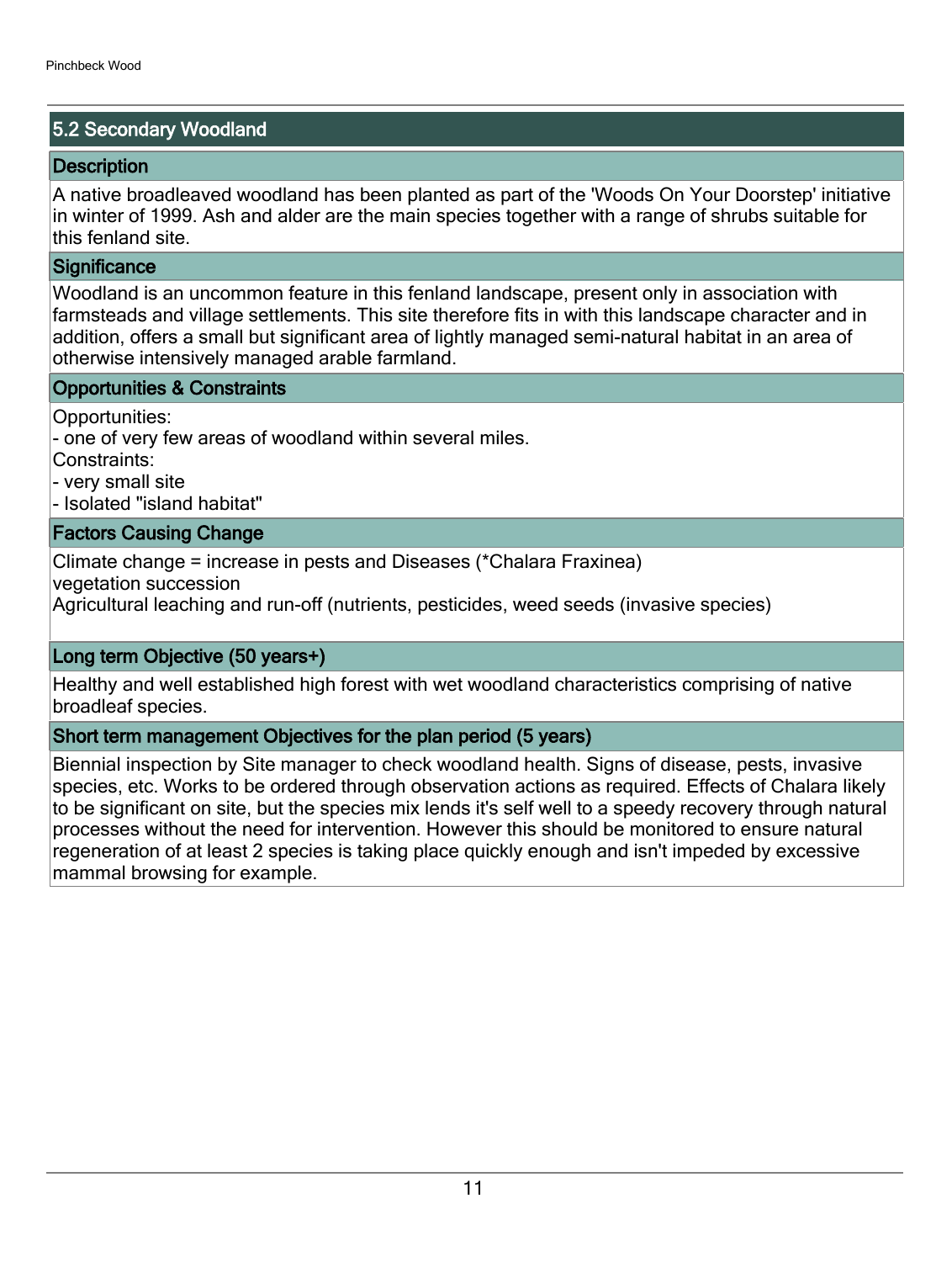| <b>6.0 WORK PROGRAMME</b> |                     |                    |        |  |  |  |
|---------------------------|---------------------|--------------------|--------|--|--|--|
| Year                      | <b>Type of Work</b> | <b>Description</b> | Due By |  |  |  |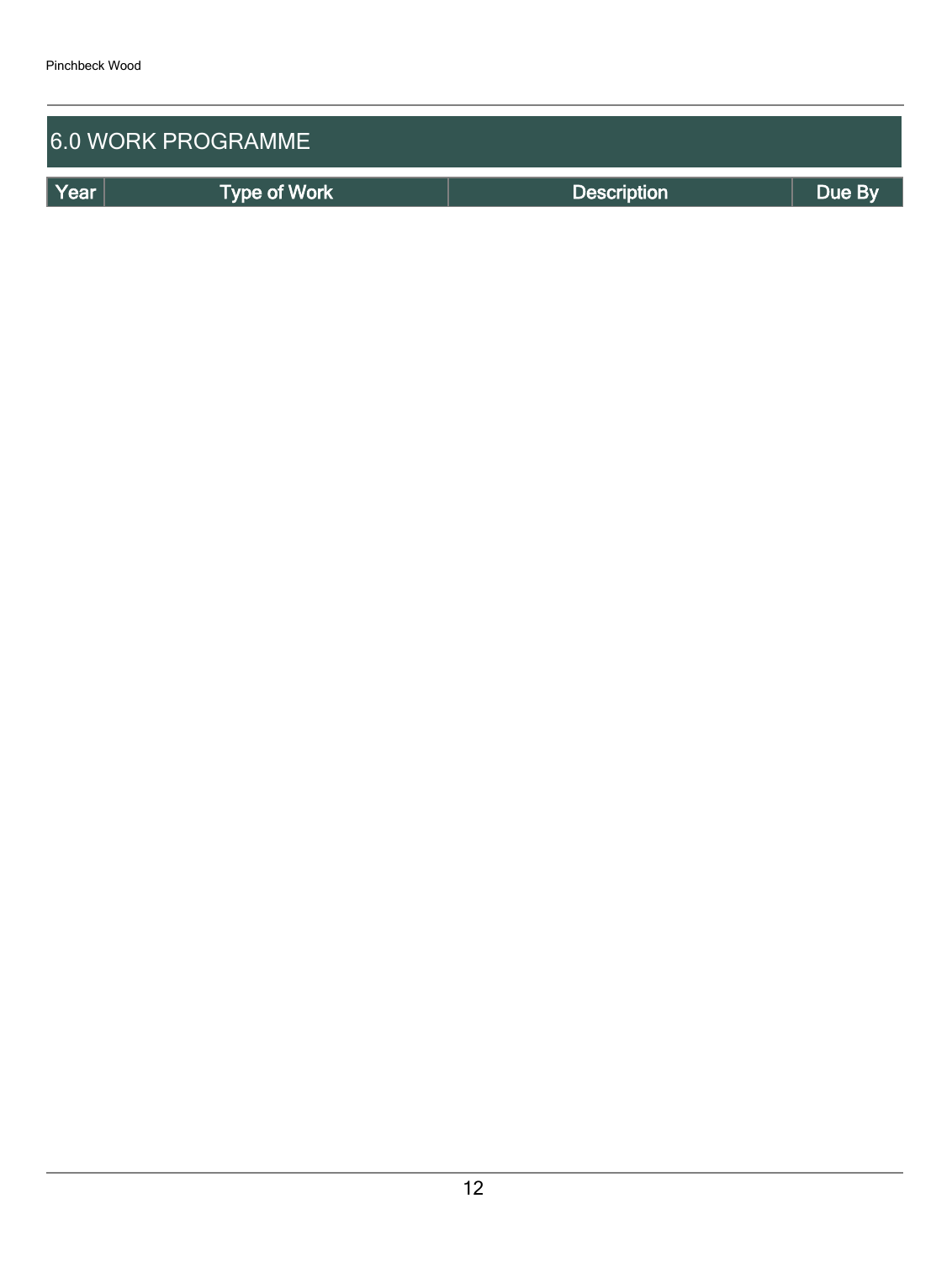## APPENDIX 1: COMPARTMENT DESCRIPTIONS

| Cpt<br>No. | Area<br>(ha) | <b>Main</b><br><b>Species</b> | Year | Management<br>Regime | <b>Major</b><br>Management<br><b>Constraints</b> | <b>Key Features</b><br><b>Present</b>               | <b>Designations</b> |
|------------|--------------|-------------------------------|------|----------------------|--------------------------------------------------|-----------------------------------------------------|---------------------|
| '1a        | 1.17         | Alder<br>species              |      | 2000 High forest     |                                                  | Informal Public<br>Access,<br>Secondary<br>Woodland |                     |

This WOYD site consists of one compartment of new planting (december 1999) at a density of 2250/ha with the main species being Ash (Fraxinus excelsior) (30%) and Alder (Alnus glutinosa) (30%). The planting is around a central glade, which is the focus of the site and contains the seating that is the wood's Millennium Feature. A ring of 20 larger ash and 20 alder transplants (1.8 - 2m) was planted around this central glade to provide this feature with immediate emphasis. A single ride links the glade with the two management and pedestrian access points at the north-west and southeast corners of the site.

The wood was planted at a public planting event in December 1999 with a mixture of native, broadleaved trees, the main species being ash (Fraxinus excelsior) and alder (Alnus glutinosa), with downy birch (Betula pubescens), rowan (Sorbus aucuparia) and aspen (Populus tremula). Shrub species, including crack willow (Salix fragilis), grey willow (Salix cinerea), hawthorn (Crataegus monogyna), guelder rose (Viburnum opulus) and dog rose (Rosa canina) were planted at the ride edges.

An area of open ground is retained along the northern boundary as an access strip for the maintenance of the Graft Drain by the Internal Drainage Board.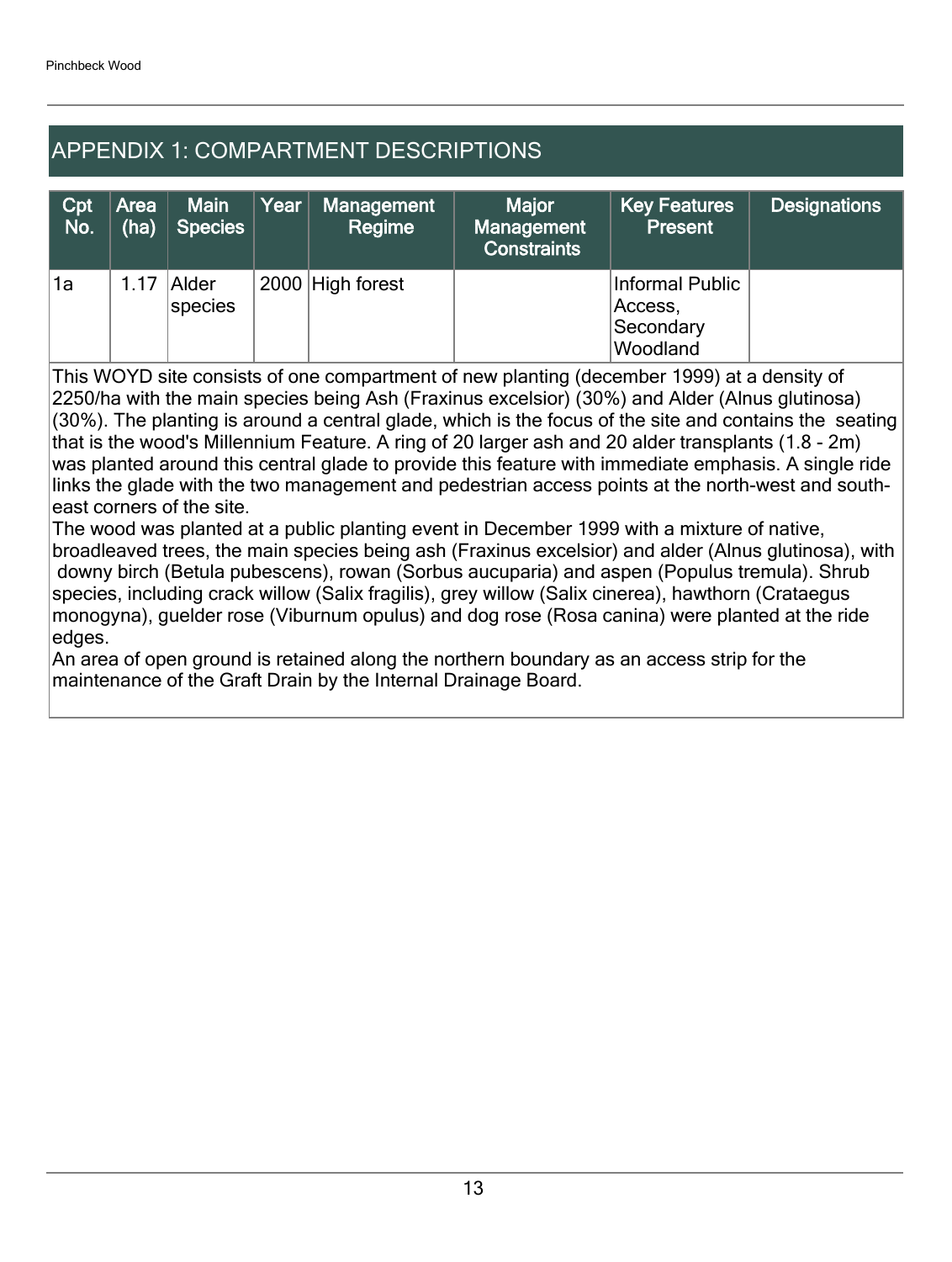## Appendix 2: Harvesting operations (20 years)

| Forecast<br>$\overline{\mathsf{Year}}$ $\overline{\mathsf{?}}$ | $\mathsf{Cpt}$ | <b>Operation Type</b> | <b>Work Area</b><br>(ha) | <b>Estimated</b><br><b>vol/ha</b> | <b>Estimated total</b><br>VOI. |
|----------------------------------------------------------------|----------------|-----------------------|--------------------------|-----------------------------------|--------------------------------|
| 2015                                                           | 1a             | Selective Fell        | 0.04                     | 185                               |                                |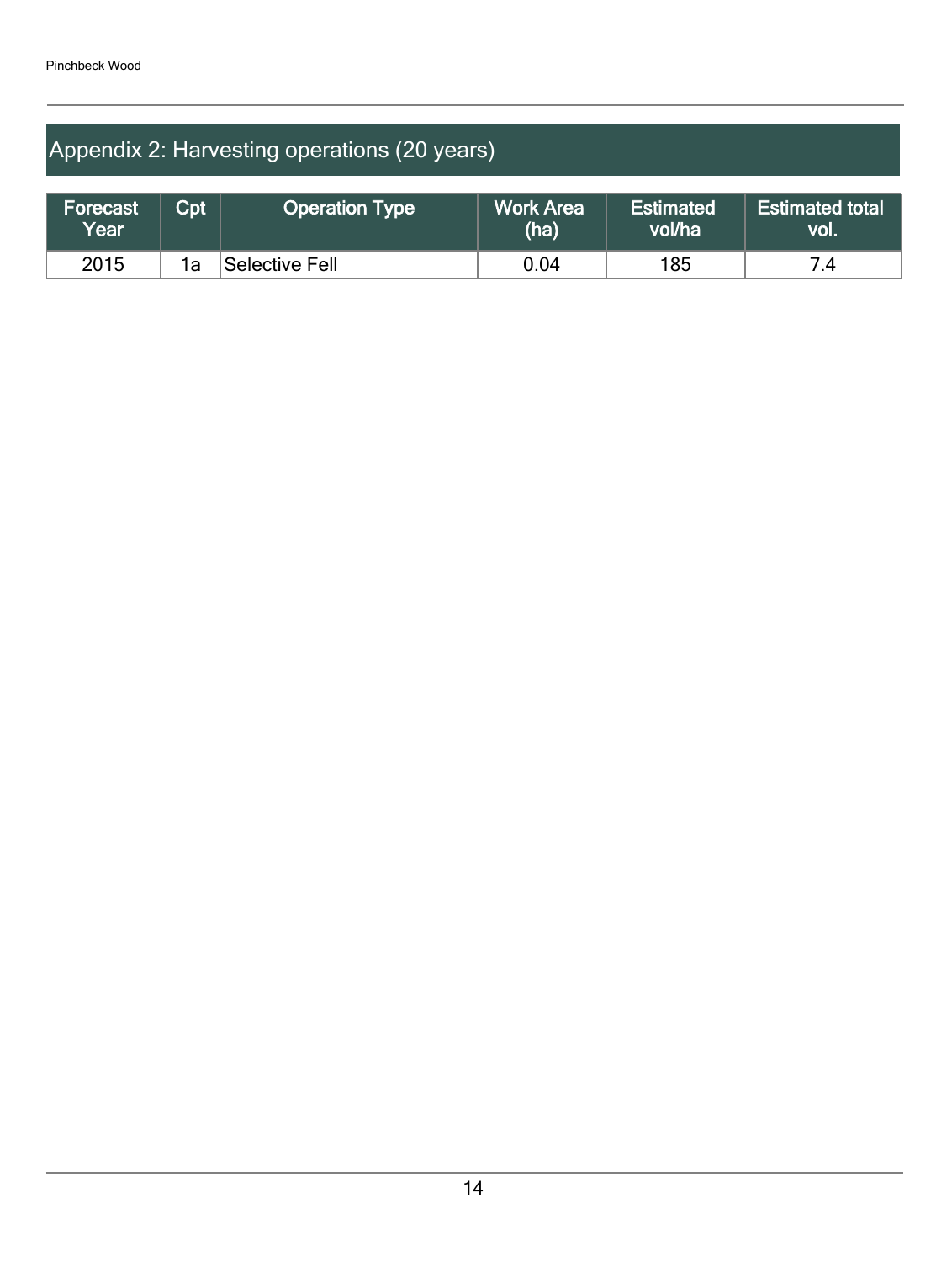## **GLOSSARY**

#### Ancient Woodland

Ancient woods are defined as those where there has been continuous woodland cover since at least 1600 AD. In Scotland ancient woods are defined strictly as sites shown as semi-natural woodland on the 'Roy' maps (a military survey carried out in 1750 AD, which is the best source of historical map evidence) and as woodland all subsequent maps. However, they have been combined with long-established woods of semi-natural origin (originating from between 1750 and 1860) into a single category of Ancient Semi-Natural Woodland to take account of uncertainties in their identification. Ancient woods include Ancient Semi-Natural Woodland and plantations on Ancient Woodland Sites (see below). May support many species that are only found in ancient woodland.

#### Ancient Semi - Natural Woodland

Stands in ancient woods defined as those consisting predominantly of native trees and shrubs that have not obviously been planted, which have arisen from natural regeneration or coppice regrowth.

#### Ancient Woodland Site

Stands in ancient woods that have been converted to plantations, of coniferous, broadleaved or mixed species, usually for timber production, including plantations of native species planted so closely together that any semi-natural elements of the understorey have been suppressed.

#### Beating Up

Replacing any newly planted trees that have died in the first few years after planting.

#### **Broadleaf**

A tree having broad leaves (such as oak) rather than needles found on conifers (such as Scots pine).

#### **Canopy**

The uppermost layer of vegetation in a woodland, or the upper foliage and branches of an individual tree.

#### Clearfell

Felling of all trees within a defined area.

#### **Compartment**

Permanent management division of a woodland, usually defined on site by permanent features such as roads. See Sub-compartments.

#### **Conifer**

A tree having needles, rather than broadleaves, and typically bearing cones.

#### Continuous Cover forestry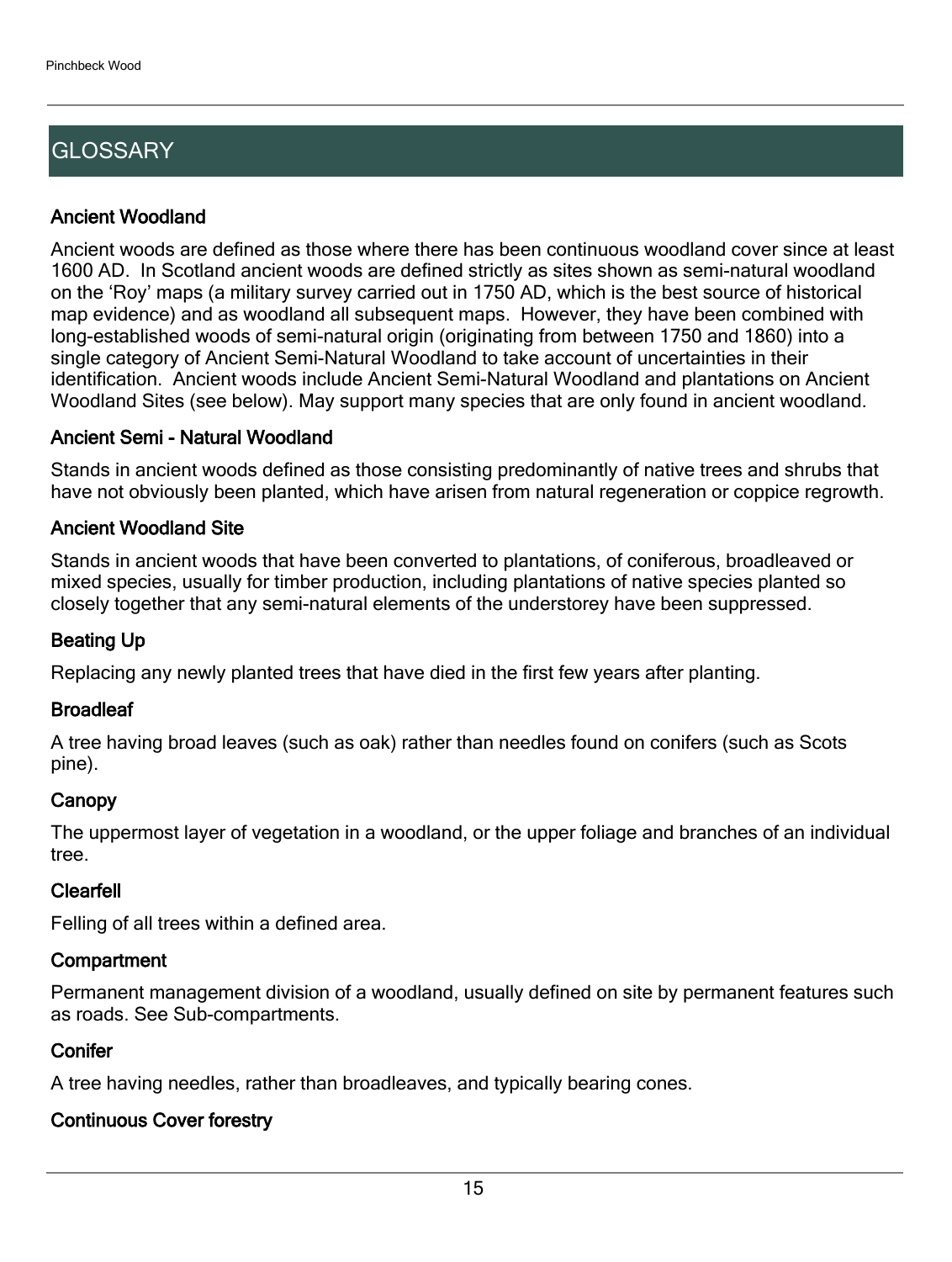A term used for managing woods to ensure that there are groups or individual trees of different ages scattered over the whole wood and that some mature tree cover is always maintained. Management is by repeated thinning and no large areas are ever completely felled all at once.

#### **Coppice**

Trees which are cut back to ground levels at regular intervals (3-25 years).

#### Exotic (non-native) Species

Species originating from other countries (or other parts of the UK) that have been introduced by humans, deliberately or accidentally.

#### Field Layer

Layer of small, non-woody herbaceous plants such as bluebells.

#### Group Fell

The felling of a small group of trees, often to promote natural regeneration or allow planting.

#### Long Term Retention

Discrete groups of trees (or in some cases single trees) that are retained significantly past their economic felling age. Operations may still be carried out within them and thinning is often necessary to maintain stability.

#### Minimum Intervention

Areas where no operations (such as thinning) will take place other than to protect public safety or possibly to control invasive exotic species.

#### Mixed Woodland

Woodland made up of broadleaved and coniferous trees.

#### National vegetation classification (NVC)

A classification scheme that allows an area of vegetation to be assigned to the standardised type that best matches the combination of plant species that it contains. All woodlands in the UK can be described as being one of 18 main woodland types (W1 - W18), which principally reflect soil and climatic conditions. For example, Upland Oakwoods are type W11, and normally occur on well drained infertile soils in the cooler and wetter north and west of Britain. Each main type can be subdivided into numerous subtypes. Most real woods contain more than one type or sub-type and inevitably some woods are intermediate in character and can't be properly described by any sub type.

#### Native Species

Species that arrived in Britain without human assistance.

#### Natural Regeneration

Naturally grown trees from seeds falling from mature trees. Also regeneration from coppicing and suckering.